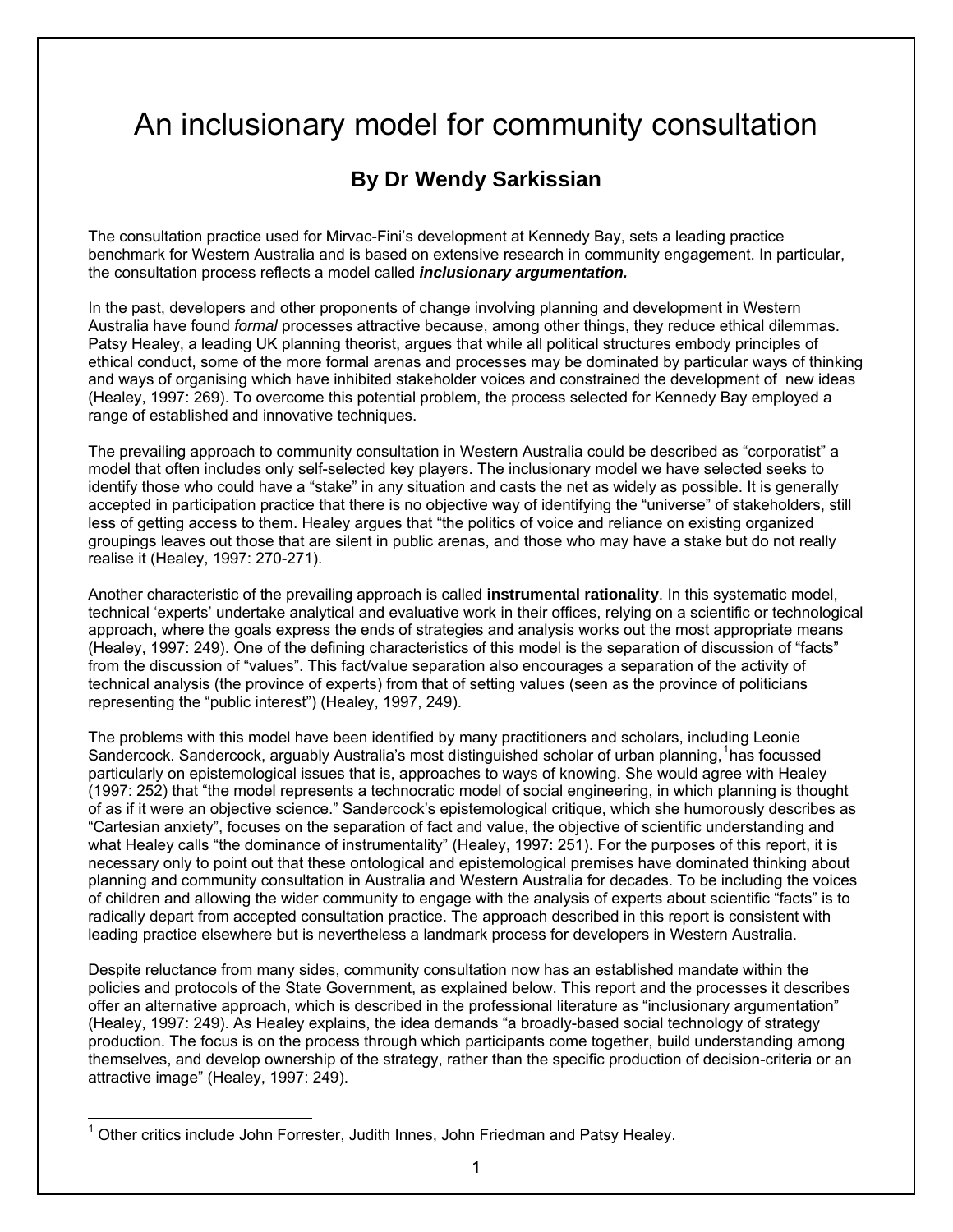This is exactly what the process described below aimed to do: through wide inclusionary processes, to help participants working together to build an understanding of the scope and dimensions of the Kennedy Bay redevelopment project and to develop ownership of the emerging strategy. Ongoing mechanisms were put in place to ensure that specific criteria would be developed to assess the emerging plans. However, given the chequered history of the project to date, the judgement of the social planning consultants was that the most critical step that needed to be undertaken was one of community development.

# **The elements of the inclusionary model**

The inclusionary model for community consultation processes is based on four key propositions, which are set out below, followed by a number of guiding principles.

### **1 Accept that there will be fractures and chasms and work with them**

All analysts of community consultation agree that communities often contain deep fractures and chasms which represent realms of disagreement, cultural difference, struggle and misunderstanding. These are often related to experiences of breaches of trust and betrayal in the planning process. It is not possible to "paper over" these cracks. Rather, collaboration needs to occur in social relationships whereby people acquire different frames of reference and develop systems of meaning. This work also involves struggle within power relationships as people attempt to create new relationships of collaboration and trust and shift power bases. This is timeconsuming work and must be treated with extreme care.

# **2 There is no privileged, correct rationality**

As the study below reveals, there is a place for expert knowledge and there is a place for practical consciousness and local knowledge (Healey, 1997: 264). However, it is important to emphasise at the outset that the "expert" view should not be given higher status in collaborative discourse. In the process described below, we attempted to marry the "objective, scientific facts" determined by expert scientists and environmental advocates with the views of local people regarding what they valued in the natural environment of Kennedy Bay. While this process was less than totally successful, it did provide the beginnings of a model whereby scientific and environmental information can be treated as values and not primarily as facts.

#### **3 Consensus cannot be uncovered; it has to be created**

Collaborative dialogue cannot uncover consensus. Wide practical experience reveals that there is no objective "answer" lying hidden in the minds of community members that need only be unearthed for consensus to be achieved. Rather, as Healey wisely points out, consensus "has to be actively created across the fractures of the social relations of relevant stakeholders" (Healey, 1997: p. 264). Such work builds the capacity of the community and of the proponent, not only through its impact on participants but by means of its impact on institutions.

#### **4 A new discourse needs to be created**

In inclusionary strategic discourse, story lines develop where there are parts for most people. Many can play a part in a multifaceted process. Some suffer more and some benefit more as the story proceeds (Healey, 1997: 278). An inclusionary model recognises the role of discourse ― that is, the languages used and the stories told ― in the consultation process. As the Kennedy Bay story reported in this report reveals, a history of "broken promises" plagued the original proposal. The inability of the original developers to produce the expected infrastructure (in particular the marina) meant that some local people were severely financially disadvantaged. John Forester (1993), who coined the phrase, "listening is the social policy of everyday life", argues that an inclusionary approach demands explicit attention to those whose needs have been neglected, to what cannot be achieved, what the costs of this may be and for whom, as well as what can be done. Healey points out that, from an inclusionary planning perspective, "the work of discourse creation is therefore both the most important and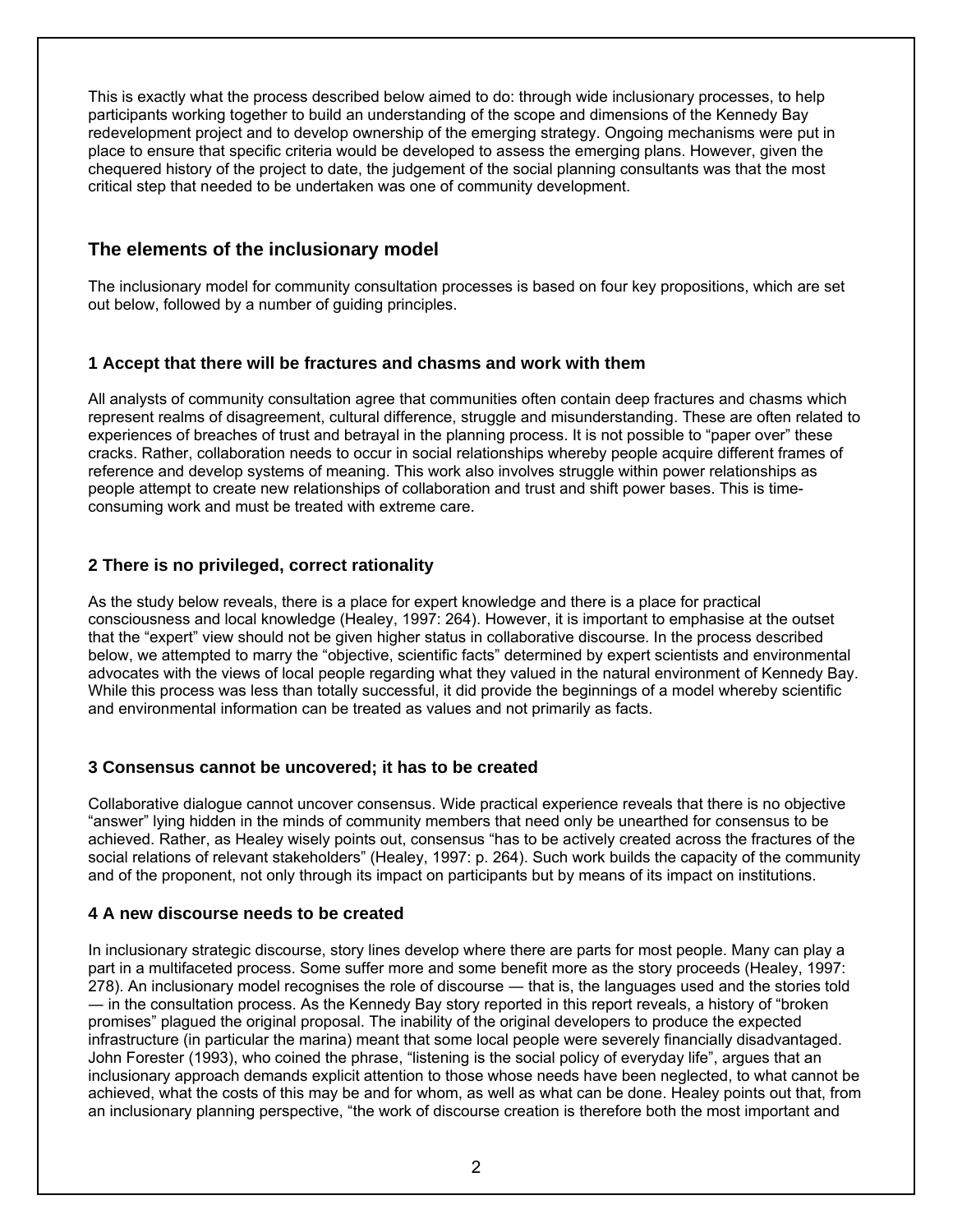the most dangerous part of the process" (Healey, 1997: 278). Not surprisingly, developers and their technical advisers often shy away from the deeper aspects of discourse creation.

# **Guiding principles for an inclusionary model**

The community consultation process described in this report followed a number of guiding principles that have been used by Sarkissian Associates Planners for the past 20 years. They reflect the principles of the inclusionary model and are consistent with principles embodied in the WA Consultation Strategy and the WA State Sustainability Strategy.

- INCLUSION: Cast a wide net
- TIMING: Provide plenty of time and create appropriate timing
- RESPECT: Practice respectful listening and speaking
- INTEGRATION: Take a holistic approach
- PROCESS TRANSPARENCY: Speak openly about ethics
- ACCESSIBILITY: Use different arenas
- COMMUNICATION: Pay attention to language
- OPENNESS: Keep things open
- TRUST: Build and sustain relationships
- INFORMATION TRANSPARENCY: Keep the information flowing
- REFLEXIVITY AND ACCOUNTABILITY: Engage in evaluation and regular reviews
- TRANSFORMATION: Look for the discursive key
- PROFESSIONALISM: Hold yourself to a high standard

#### **Guiding principles of an inclusionary model**

The community consultation process described in this report aligns with guiding principles employed by Sarkissian Associates Planners for the past twenty years. They reflect the principles of the inclusionary model and are consistent with principles embodied in the Western Australian Consultation Strategy (2002) and the Western Australian State Sustainability Strategy (2003). They are summarised below.

#### **Principle 1 INCLUSION: Cast a wide net**

In an inclusionary model, it is essential to ask, as processes are being designed, "Who are members of the stakeholder community? How are they to get access to the arena in such a way that their points of view can be appreciated as well as their voices heard? And how can they have a stake throughout the process?" (Healey, 1997:271). Leading practice consultation attempts to involve *all* individuals and groups who may be affected by a decision. Particular attention should be paid to those individuals and groups which are often systematically marginalised from decision-making: children, young people, people for whom English is a second language, people with a disability and Indigenous people.

In paying attention to matters of representation, it is also important to pay attention to how members of the stakeholder community are "called up" as the discussion proceeds. This is because participants have to do much more than just "represent the stakeholders". As planning theorist Patsy Healey and others point out, ultimately "a few will play key roles in shaping discussion, sorting out arguments and developing a strategic discourse. This does not mean that others are inevitably marginalized" (Healey, 1997:274). We know that people acquire their own frames of reference and systems of meaning through participation, but however energetically the opportunity to "give voice" is pursued, some will be more actively involved than others.

#### **Principle 2 TIMING: Provide plenty of time and create appropriate timing**

The saying "time is money" is well known in both political and property development circles. However, in consultation practice, it presents as skewed version of reality. Inclusionary processes require time and more time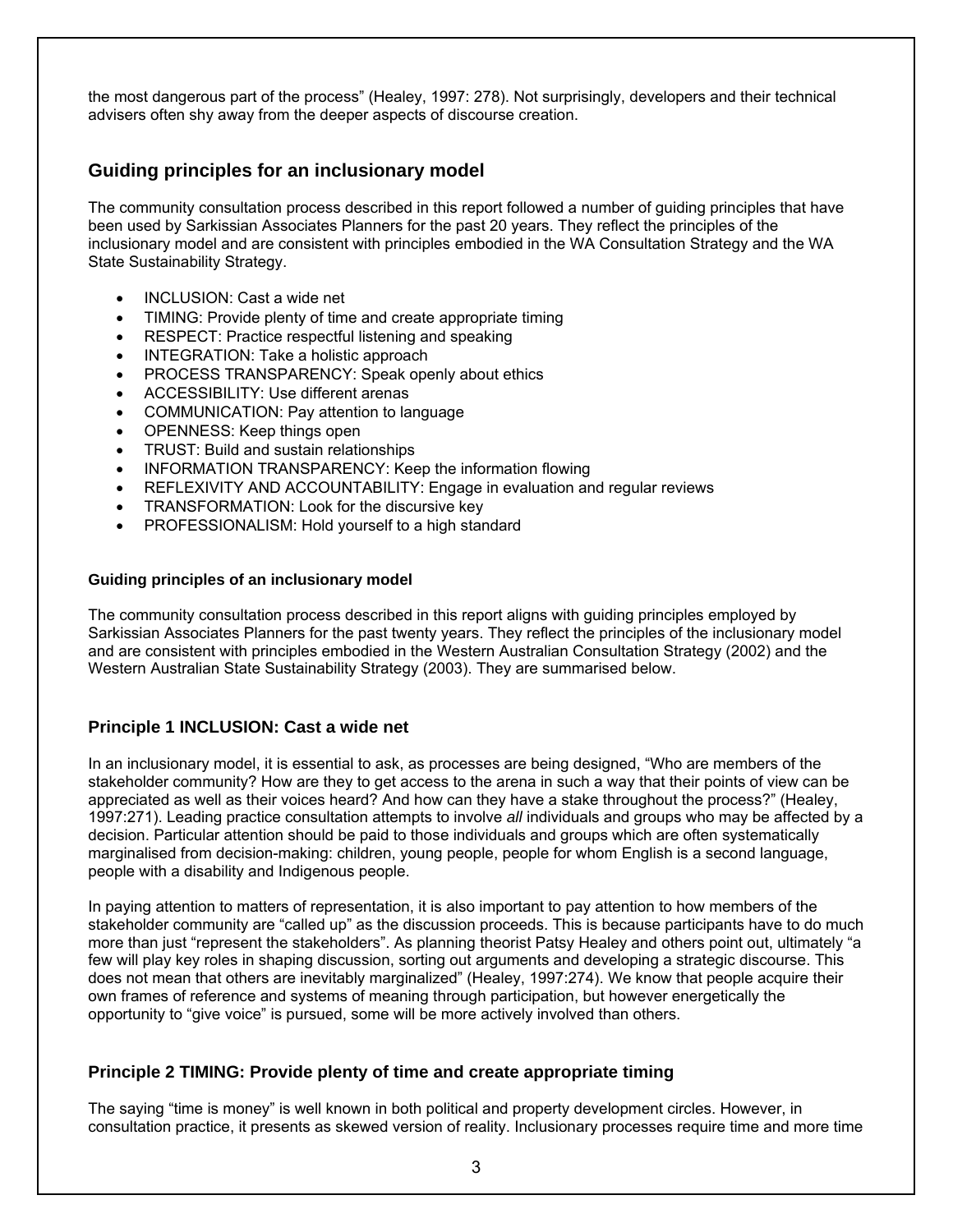than developers, proponents and governments often prefer. This does not *always* mean that they cost more money, particularly when social and ecological externalities are taken into account. Further, as the American consultant firm, Interaction Associates (www.interactionassociates.com) point out, non-collaborative noninclusionary processes can lead to increasing lengths of time and costly delays. Thus, it is important that consultation processes allow enough time for all participants to be involved. Importantly, different cultural communities–notably Indigenous Australians–often have different conceptions of and relationships to time. It is important, therefore, to be sensitive to the community time frames, as well as commercial and political ones.

Another first principle regarding timing within an inclusionary model is that public involvement must be sought *before* a decision has been reached. Each stage of consultation should give participants adequate time to receive, integrate, reflect and respond to information. It is also critical that momentum not be lost and that feedback from respective stages happen as quickly as possible. For participants whose lives will be affected by the subject of a given consultation, it is simply unfair to "leave them hanging". Wide experience has taught us that rushed timetables are always met with suspicion. A little more time spent demonstrating openness and building trust always pays off in the long run.

#### **Principle 3 RESPECT: Practice respectful listening and speaking**

What characterises an inclusionary model of participation is an emphasis on respectful speaking and listening to encourage mutual listening through the dialogical process. While this approach is generally regarded as "business as usual" elsewhere, such intensive facilitation is relatively rare in developer-initiated projects in Western Australia. This principle involves the facilitators and proponents in engaging in listening deeply to the words of community members, trying to hear what is underneath their expressed views and doing so in a way that helps build consensus particular to the specific time and context. Such "situated learning" requires a particular ethical stand. It involves listening for more than content and interests; one must also listen for values and cultural references.

#### **Principle 4 INTEGRATION: Take a holistic approach**

In an order for any system to be sustainable – even a consultation process – it needs to be considered holistically. As mentioned previously in this report, consultation processes can be used towards sustainable development and particularly complements the social aspect of sustainability. Social systems, like ecosystems, have multiple layers and components. However, in a holistic model, *all* the components of a system need to be considered together, as well as individually. Equally, these principles combined equal more than the some of their parts.

#### **Principle 5 PROCESS TRANSPARENCY: Speak openly about ethics**

Planning theory increasingly focuses on ethical matters, partly in response to what some have called "a moral vacuum": planning's avowed commitment to objectivity, rationality and detachment (Sarkissian, 1996). This inclusionary moral sense requires those designing and managing consultation processes to maintain close scrutiny of the ways that power is exercised. By including a consideration of ethics in a consultation process, the result can be the transformation of policy discourse (Healey, 1997:267-268).

#### **Principle 6 ACCESSIBILITY: Pay attention to the "rituals of discussion"**

American planning analyst John Forester uses the term "the rituals of policy discussion" to describe the many processes employed in the facilitation of community consultation. It is important to pay attention to how people prepare themselves, how rooms are arranged, how communicative routines are set up (who speaks when and how) and how discussion is concluded.

In an inclusionary model, the "where" of strategic discussions needs particular attention. It is important to use different arenas – ranging from formal to informal – in order to make processes comfortable, convenient and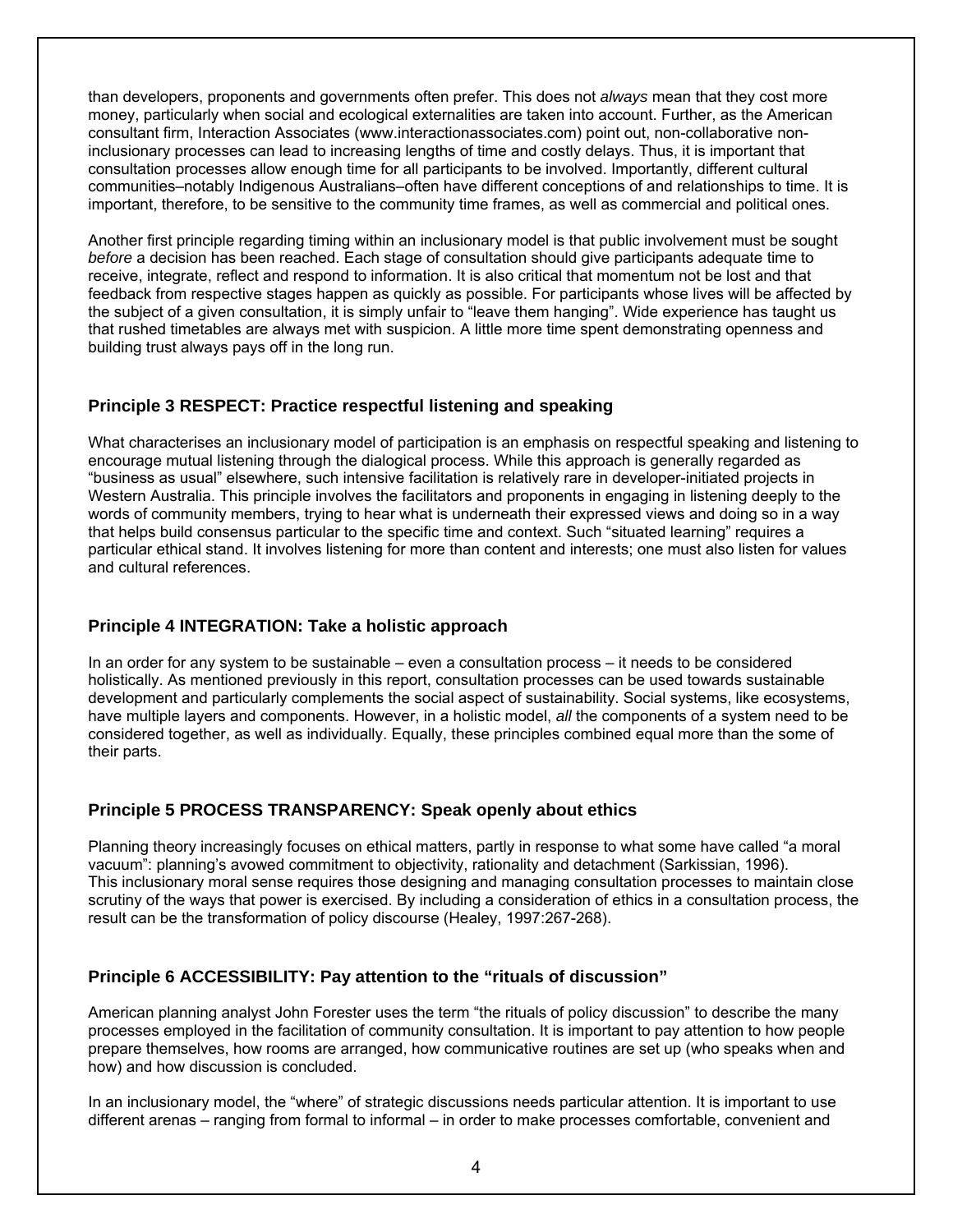accessible to a range of participants. Further, a consultation processes may use different arenas at different times. It is also vital to include a range of different processes. Conservative or traditional consultation processes generally rely on a limited range of information, consultation and participation methods. There are few colours in the paintbox of some practitioners and many proponents. By offering a range of activities and levels of participation, skilfully integrated, the process can be more accessible to a wider range of people.

#### **Principle 7 COMMUNICATION: Pay attention to language**

Increasingly, planning theory considers the effect of the various "languages" that people use on their ability to communicate about issues and build consensus. An inclusionary model necessarily involves participants from different backgrounds. These differences impact upon the languages that people use and, subsequently, the frameworks through which they perceive a given situation and the choices they make. Much policy information is generally discussed in "the language of consequences, grounded in economic reasoning or scientific evidence" (Healey and Hillier, 1995, cited in Healey, 1997:274). For example, the language of finance and development is often the preferred mode of communication for the developer and their expert consultants. Planners have other languages, many of which serve to confuse rather than communicate. For some members of the community, the language of belief or the political assertion of rights may be more comfortable, while others may be more comfortable with the expression of fears and dangers. Healey suggests that the "challenge" in an inclusionary model "is to accept them all, but to recognize that translation between them is a complex, delicate and powerful task…." (Healey 1997:274). Exclusionary language must be avoided at all costs in public forums.

#### **Principle 8 OPENNESS: Keep things open**

While it may seem frustrating to those who aim to achieve an outcome as quickly as possible, initial discussion in consultation processes needs to be open and fluid, focused on the construction of meaning rather than a particular outcome. Then, as participants develop confidence in talking and listening to each other, it may be necessary to move to more formal arenas. This is described as moving from discursive "opening out" to consolidation around particular ideas and consequential actions (Healey, 1997:272):

> *The challenge for an inclusionary approach . . . is to experiment with, and test out, strategic ideas in initially tentative ways, to 'open out' possibilities for both evaluation and invention of better alternatives, before allowing a 'preferred' discourse to emerge, and 'crowd out' the alternative* (Healey, 1997:278).

In facilitation training terms, this same progression is referred to as an initial process of divergent thinking, followed by the "groan zone" of convergent thinking and decision-making. Again, the style and ethics of the discussion setting are critical in an inclusionary approach, as they enable "awareness of the stakeholder range to be sustained throughout the process and also maintain opportunity for the assertion of all stakeholder claims for attention" (Healey, 1997:272).

# **Principle 9 INFORMATION TRANSPARENCY: Keep the information flowing**

Information flow is vital to inclusionary consultation. The more open and transparent a process is, the more useful it can be. This means that participants need to be appropriately informed of opportunities and constraints so that they can form knowledgeable opinions and seek useful areas of consensus or dissent. For community members to build their understanding of the complex components of any planning or development process, there must also be regular opportunities to review information *as it emerges*. While it is unlikely that the same people will continue to be involved at all stages, advisory bodies can review emerging plans and their members can communicate back to their individual constituencies.

The inclusionary focus on information flow does not only benefit community participants. Staying open to information coming in from community members and other stakeholders helps to build the institutional capacity of the proponent, government and other relevant agencies. In this way, proponents can expand the limitations of their "expert" knowledges and come to understand planning and development issues from the enriched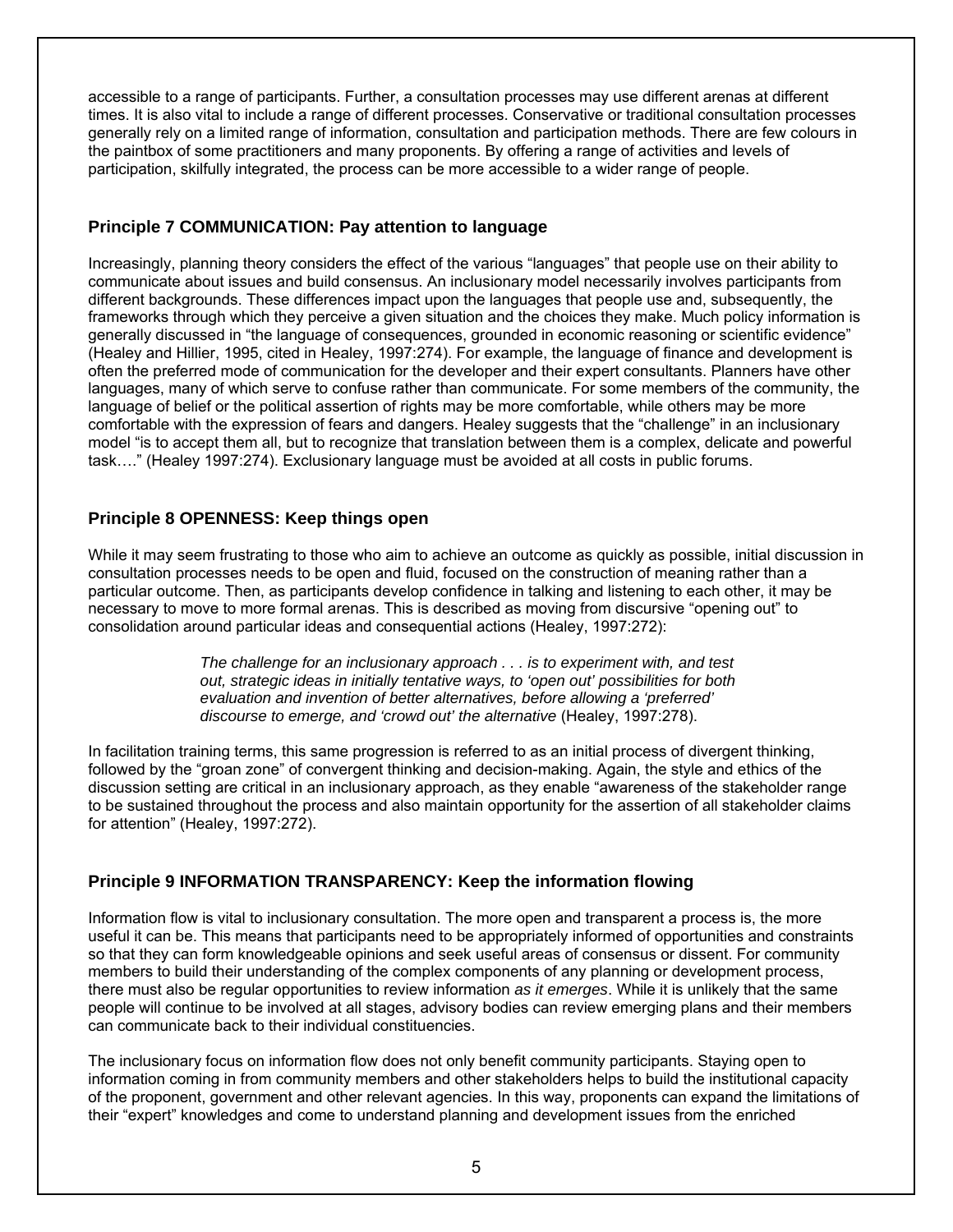perspective of community members. This has the benefit of greater general understanding of the plan and its implications, hopefully leading to a minimisation in interpretive distortion and to better development decisions.

#### **Principle 10 REFLEXIVITY AND ACCOUNTABILITY: Engage in evaluation and regular reviews**

In the past the so-called consultation process for planning and development projects repented what could be called a "rationalist methodology". Within this model, review was understood as "monitoring" which assumes a final and inflexible consultation outcome that is retrospectively monitored to ensure that it is implemented. While this approach may be important, it alone does not reflect a leading practice approach to consultation. Current participatory planning literature identifies three types of evaluation, each with a different purpose:

- **Summative or outcome evaluation**, which aims to ensure accountability at the completion of a process by judging its effectiveness according to some predetermined criteria;
- **Formative evaluation,** which aims to provide ongoing information for refining and improving consultation processes as they occur; and
- **Evaluation which contributes to a general body of literature**, rather than project-specific knowledge, on consultation processes and factors which affect them (Cameron and Johnson, 2003).

Because of our commitment to reflective practice, we have chosen formative evaluation as the model for this study, for the reasons outlined below.

> *"Evaluation needs to be incorporated in the process as something that can provide timely direction to the overall public involvement program . . . . Evaluation is not a hands-off datagathering procedure, but an interactive one, which influences the outcome of public involvement"* (Syme and Sadler 1994: 539).

The inclusionary model focuses on consensus-building, rather than a criteria-driven approach. Thus, in consultation processes, we are concerned more with reflection, evaluation and refinement, than with monitoring progress toward a specific goal. One of the benefits of this reflexive critique is that it helps us "keep an eye" on whether the emerging plan still "makes sense".

#### **Principle 11 TRANSFORMATION: Look for the discursive key**

In an inclusionary model, the process of listening and paying attention to culturally constructed meanings inevitably allows new understandings and concepts to emerge. Sometimes these concepts permit participants to completely reframe the plan or project and come to a shared vision that is dramatically different from the vision that any participant may have had at the beginning of the process. Hajer (1995) calls this the *discursive key,*  which "turns" the discussion from one conception to another. It performs the critical transformative work that allows an issue to be re-framed (Hajer 1995, cited in Healey 1997:277). Thus, inclusionary processes should create space for discursive keys to emerge and identify them as they do. This is the promise of the Western Australian Sustainability Strategy, described below, with which this process is clearly aligned:

> *Hope, vision, symbolic and iterative change: sustainability recognises that applying these principles as part of a broad strategic vision for the earth can generate hope in the future, and thus it will involve symbolic change that is part of many successive steps over generations* (Government of Western Australia, 2003:30).

#### **Principle 12 PROFESSIONALISM: Hold yourself to a high standard**

The effective design and implementation of leading practice inclusionary consultation processes are more than merely a skill. Some would call it an art. Inclusionary process facilitation can, of course, be learned.